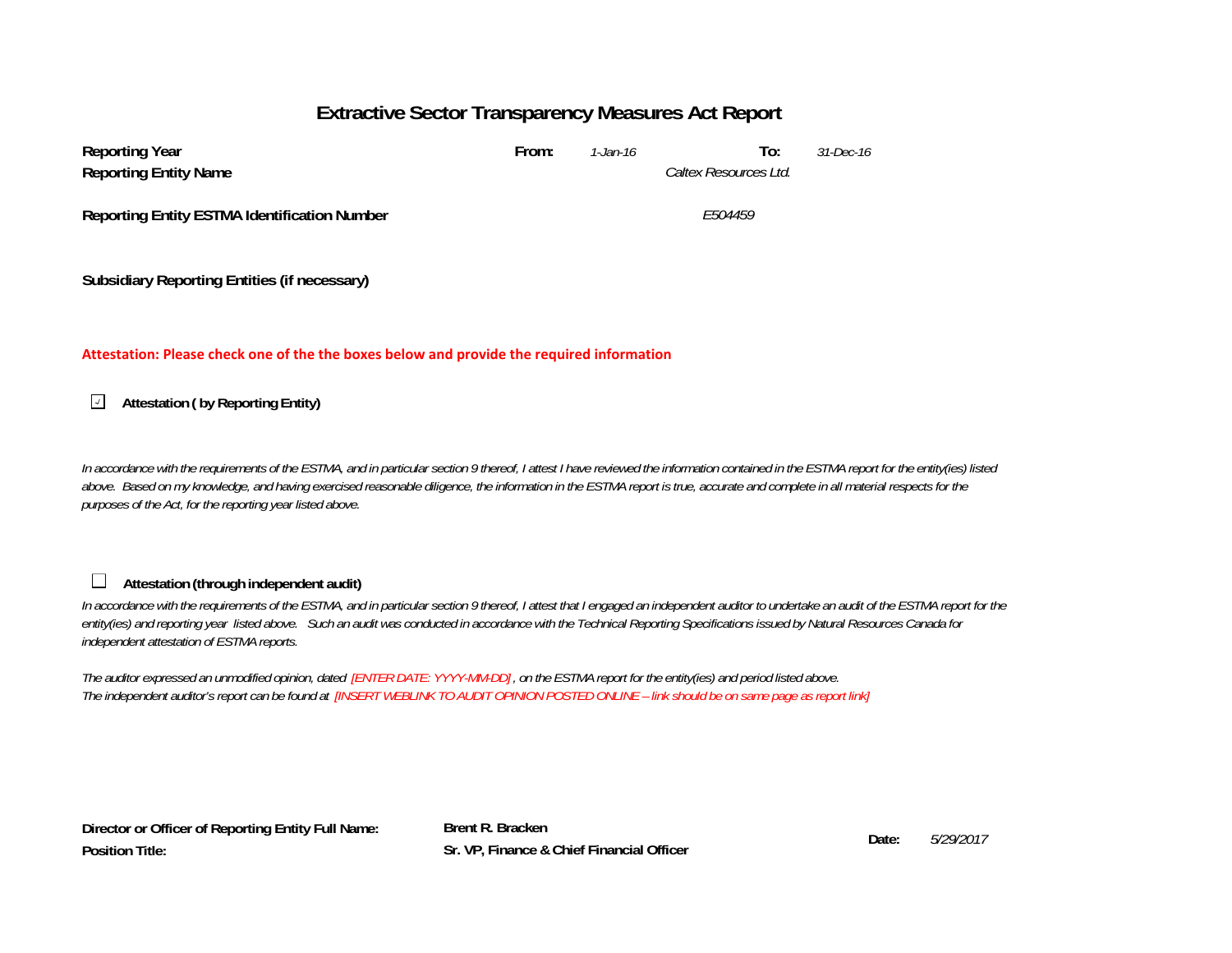| <b>Reporting Year</b><br><b>Reporting Entity Name</b>         | 31-Dec-16<br>1-Jan-16<br>From:<br>To:<br>Caltex Resources Ltd. |  |
|---------------------------------------------------------------|----------------------------------------------------------------|--|
| <b>Reporting Entity ESTMA Identification</b><br><b>Number</b> | E504459                                                        |  |
| <b>Subsidiary Reporting Entities (if</b><br>necessary)        | $\theta$                                                       |  |

| <b>Payments by Payee</b> |                                             |                                    |                  |         |                                |                |                  |                                            |                                                |              |
|--------------------------|---------------------------------------------|------------------------------------|------------------|---------|--------------------------------|----------------|------------------|--------------------------------------------|------------------------------------------------|--------------|
| <b>Country</b>           | <b>Payee Name</b>                           | <b>Taxes</b>                       | <b>Royalties</b> | Fees    | <b>Production Entitlements</b> | <b>Bonuses</b> | <b>Dividends</b> | <b>Infrastructure Improvement Payments</b> | <b>Total Amount paid to Payee</b>              | <b>Notes</b> |
| Canada                   | Government of Alberta                       |                                    | \$ 1,800,000 \$  | 320,000 |                                |                |                  |                                            | 2,120,000<br>$\sqrt[6]{\frac{1}{2}}$           |              |
| Canada                   | Government of Saskatchewan                  |                                    | $$4,700,000$ \$  | 270,000 |                                |                |                  |                                            | 4,970,000<br>$\frac{1}{2}$                     |              |
| Canada                   | Municipal District of Provost \$            | 730,000                            |                  |         |                                |                |                  |                                            | $\mathbb S$<br>730,000                         |              |
| Canada                   | Municipal District of<br>Wainwright         | $\sqrt[6]{\frac{1}{2}}$<br>110,000 |                  |         |                                |                |                  |                                            | 110,000<br>$\sqrt[6]{\frac{1}{2}}$             |              |
| Canada                   | Rural Municipality of Eye Hill \$           | 250,000                            |                  |         |                                |                |                  |                                            | 250,000<br>$\sqrt[6]{\frac{1}{2}}$             |              |
| Canada                   | Rural Municipality of<br>Grandview          | $\sqrt[6]{\frac{1}{2}}$<br>190,000 |                  |         |                                |                |                  |                                            | 190,000<br>$\frac{1}{2}$                       |              |
| Canada                   | <b>Rural Municipality of Hearts</b><br>Hill | 310,000<br>$\sqrt[6]{\frac{1}{2}}$ |                  |         |                                |                |                  |                                            | 310,000<br>$\sqrt[6]{\frac{1}{2}}$             |              |
| Canada                   | Rural Municipality of Mariposa \$           | 420,000                            |                  |         |                                |                |                  |                                            | 420,000<br>$\frac{1}{2}$                       |              |
|                          |                                             |                                    |                  |         |                                |                |                  |                                            | $\,$<br>$\omega_{\rm c}$                       |              |
|                          |                                             |                                    |                  |         |                                |                |                  |                                            | $\mathbb{S}$<br>$\sim$                         |              |
|                          |                                             |                                    |                  |         |                                |                |                  |                                            | $\omega_{\rm{eff}}$<br>$\mathbb{S}$            |              |
|                          |                                             |                                    |                  |         |                                |                |                  |                                            | $\sim$                                         |              |
|                          |                                             |                                    |                  |         |                                |                |                  |                                            | $\mathcal{L}^{\mathcal{A}}$                    |              |
|                          |                                             |                                    |                  |         |                                |                |                  |                                            | $\sim$<br>$\mathbb{S}$                         |              |
|                          |                                             |                                    |                  |         |                                |                |                  |                                            | $\Delta \sim$<br>\$                            |              |
|                          |                                             |                                    |                  |         |                                |                |                  |                                            | $\sim$<br>$\mathbb{S}$<br>$\Delta \sim$        |              |
|                          |                                             |                                    |                  |         |                                |                |                  |                                            | $\sim$                                         |              |
|                          |                                             |                                    |                  |         |                                |                |                  |                                            | $\mathcal{L}^{\mathcal{L}}$<br>\$              |              |
|                          |                                             |                                    |                  |         |                                |                |                  |                                            | $\sim$                                         |              |
|                          |                                             |                                    |                  |         |                                |                |                  |                                            | $\omega_{\rm{eff}}$<br>$\mathbb{S}$            |              |
|                          |                                             |                                    |                  |         |                                |                |                  |                                            | $\mathbb{S}$<br>$\sim$                         |              |
|                          |                                             |                                    |                  |         |                                |                |                  |                                            | $\sqrt{2}$<br>\$                               |              |
|                          |                                             |                                    |                  |         |                                |                |                  |                                            | $\mathbb{S}$<br>$\sim$                         |              |
|                          |                                             |                                    |                  |         |                                |                |                  |                                            | $\sqrt[6]{\frac{1}{2}}$<br>$\omega_{\rm c}$    |              |
|                          |                                             |                                    |                  |         |                                |                |                  |                                            | $\sim$                                         |              |
|                          |                                             |                                    |                  |         |                                |                |                  |                                            | $\sqrt[6]{\frac{1}{2}}$<br>$\omega_{\rm{eff}}$ |              |
|                          |                                             |                                    |                  |         |                                |                |                  |                                            | $\sqrt[6]{\frac{1}{2}}$<br>$\sim$ $-$          |              |

# **Extractive Sector Transparency Measures Act - Annual Report**